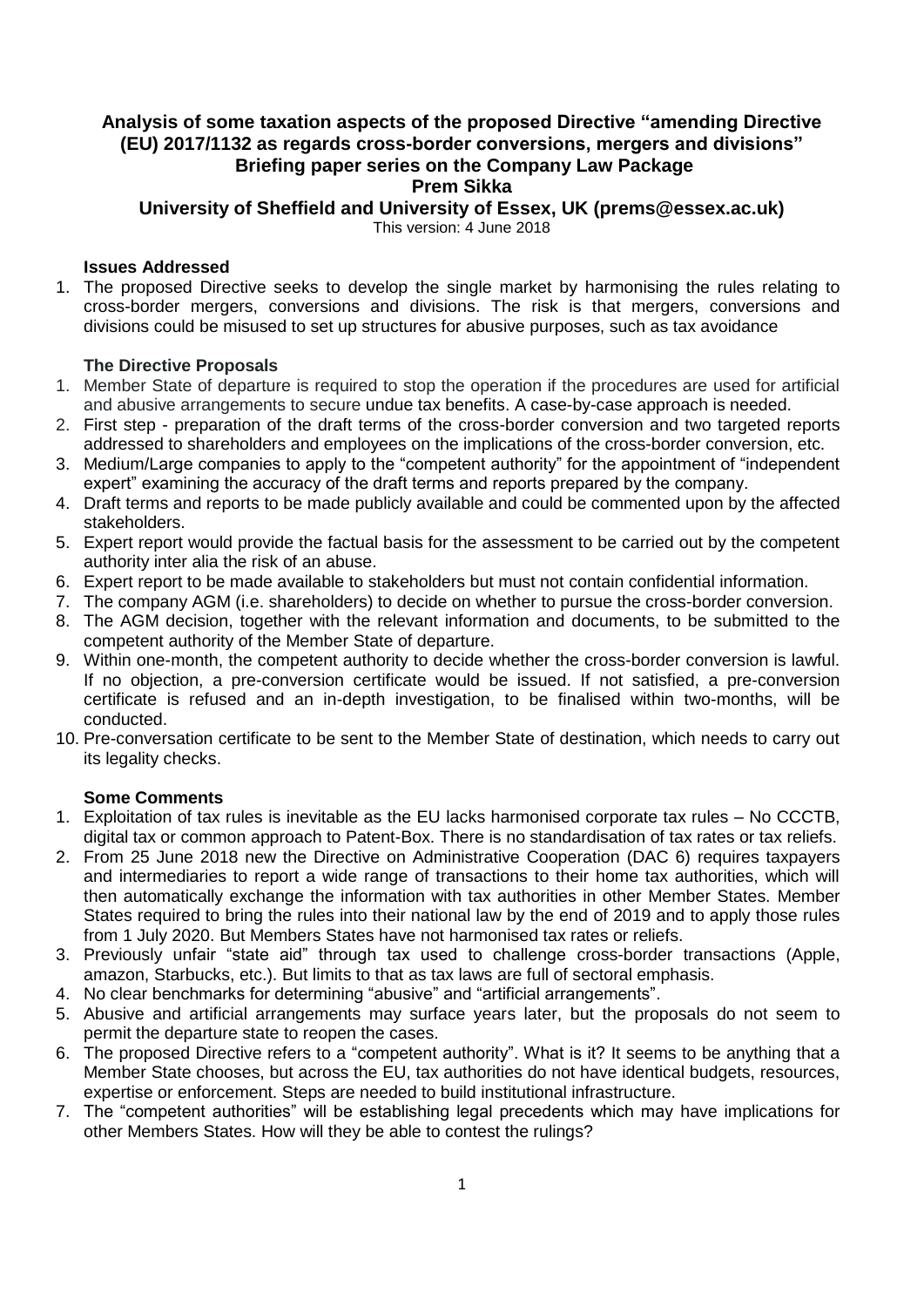- 8. The Directive presupposes that the departure Member state has sufficient knowledge of the tax system of other countries and will receive full co-operation from other countries. Will that be the case? Remember Luxleaks where Luxembourg has not fully co-operated with other Member States.
- 9. "Abusive", "artificial arrangement" and "undue tax advantages" are not identical. In the absence of a clear framework Member States will probably interpret the rules in an inconsistent way.
- 10. The proposed Directive may catch some intragroup tax schemes but it can't deal with related party transactions which would be beyond the scope of the terms of "expert" reference (see Appendix 1).
- 11. Who can be "an independent expert"? EU is creating money making opportunities for accountancy and law firms? They will be paid by the company and are not independent.
- 12. Reliance on independent experts undermines the state authority on tax matters.
- 13. Reliance on experts will mean that the "competent authority" will not be able to develop investigative capacities or enhance its institutional memory.
- 14. Full expert report will not be publicly available. Therefore, it is not possible for employees, shareholders, people to know what was considered. Secrecy breeds mistrust and corruption.
- 15. Stakeholders can't challenge anything in the confidential part of the report. Therefore, hard to know whether the report is honest or that the law is being applied evenly.
- 16. In the absence of a full public report, Parliamentary Committee can't scrutinise the final deal.
- 17. Ultimate decision is made by shareholders at AGM, but employees can't vote. How are their interests protected?
- 18. The focus is solely on tax and should be extended to other costs too e.g. the costs incurred to clean-up land, seas and rivers which may be polluted by corporate practices?

## **Fixing the shortcomings?**

- 19. Clarify the meaning of "abusive", "artificial arrangements" and "undue" tax benefits.
- 20. Need to ensure that 'competent authority' meets some EU specified characteristics.
- 21. The competent authority must collect information, evaluate it and raise tax. If taxpayers wishes it can hire any expert, but competent authority should not nominate any and nor be bound by any report prepared by such experts. It must handle all aspects of taxation otherwise public confidence would be undermined. It must have resources and capacity to investigate and enforce laws.
- 22. The state should not endorsement any expert as it would underwrite the expert credentials of an occupation (e.g. accountants, lawyers) and enable them to earn economic rents.
- 23. If the Commission insist on using "independent expert" then it will need to develop a qualitative criteria i.e. who cannot be an "expert", e.g. anyone involved in tax avoidance, money laundering, bribery, corruption and other abuses – hardly any big bank, accounting/law firm is pristine.
- 24. The final approval and investigation, if any needed, should be solely by a competent public authority – otherwise in-house expertise cannot be developed.
- 25. Need a framework for co-operation amongst Member States. Recently, the UK tax authorities declined requests from the French authorities for information on Lycamobile. May be better for the EU to develop a central facility to support Member States. DAC 6 helpful but not enough.
- 26. The time frame of one/two month is too short for thorough investigation. More time may be needed.
- 27. The full expert report and the deal done by the competent authority must be made publicly available. In the absence of full information, 'sweetheart arrangements' may be made which damage the 'rule of law'.
- 28. The decision to approve cross-border mergers, conversions and divisions are being left to shareholders at AGM, but shareholders in listed companies only have a short-term interest. Employees have a long-term interest. They should also vote.
- 29. Stakeholders should have a right to demand an alternative report.
- 30. The departure Member State must have a right to revisit the issues if future events show that the disclosures were inadequate or the "expert" failed in his/her duties.
- 31. Need to explore the relevance and effectiveness of the proposals by considering real-life examples.
- 32. The proposed Directive should be 'road tested' i.e. consider how it may be undermined and then explain the steps already taken to pre-empt those abuses.
- 33. A central EU wide library of cases and clearances should be established so that companies and other stakeholders can have easy access to emerging norms.